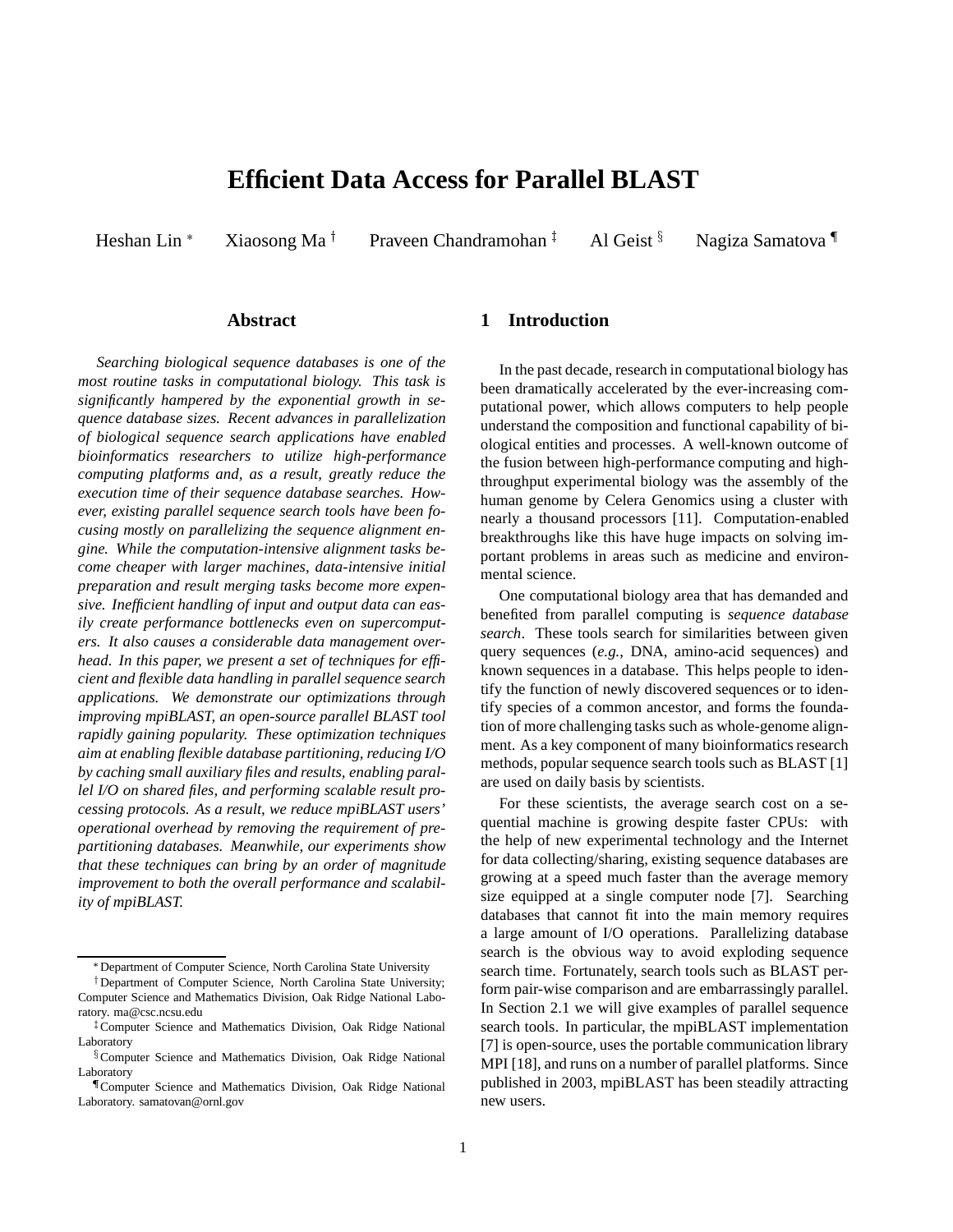However, although tools such as mpiBLAST can almost linearly shorten the computationally intensive sequence alignment process as more processors are used, unoptimized data handling can easily bring operational and management overhead, as well as creating new bottlenecks in large parallel executions. For example, mpiBLAST requires the biological database be *pre-partitioned* into many fragments, which are to be copied to individual nodes' local storage at a cluster for a parallel search. This prepartitioning step increases operational overhead, creates a large number of small files, and may need to be reperformed if a larger number of processors are to be used. Another example is *result merging*. A parallel search that partitions the database needs to consolidate sequence segments found from individual database partitions for each query sequence, and report them by the degree of similarity to the query sequence. A non-scalable design of this communication and I/O intensive process may result in a result merging time much larger than the sequence alignment time, as we have observed in mpiBLAST runs. In addition, this bottleneck situation deteriorates as the database size, query size, result size, or machine size grows.

In this project, we investigate the end-to-end data flow in mpiBLAST and present a set of optimizations that enables efficient, as well as scalable data transfer and management. The main idea is to maximize the utilization of memory and shared file systems available on parallel computers, and explore parallelism in application components outside the BLAST sequence alignment engine. We demonstrate through experiments on multiple platforms that these optimizations can bring dramatic improvement in both overall performance and scalability. In addition, our solutions alleviate users from the potentially expensive and tedious database pre-partitioning tasks, and enable flexible, dynamic database distribution for future performance fine tuning.

The rest of this paper is organized as follows: section 2 discusses background information on parallel sequence search tools and mpiBLAST, as well as related work on parallel I/O. Section 3 presents our optimization approaches. Section 4 shows performance results and analysis. Section 5 discusses future work and Section 6 concludes the paper.

# **2 Background and related work**

#### **2.1 Parallel sequence search**

Our research is closely related to studies in designing high-throughput biological sequence search programs, especially parallel search programs or execution methods [2, 3, 4, 6, 7, 10, 12, 13, 15, 16, 20, 24]. Among them, hardware based BLAST accelerators [15] are normally not freely accessible. In addition, they are tied to specific hardware technologies and not portable. Our work is intended to optimize parallel sequence search software by reducing their non-search overhead in a portable manner.

Earlier work in parallel sequence search mostly adopts the *query segmentation* method [3, 4, 6], which partitions the sequence query set. This is relatively easy to implement and allows the BLAST search to proceed independently on different processors. However, as databases are growing larger rapidly, this approach will incur higher I/O costs and have limited scalability. Our paper follows the more recent trend of pursuing *database segmentation* [2, 7, 16], where databases are partitioned across processors. This approach better utilizes the aggregate memory space and can easily keep up with the growing database sizes.

# **2.2 mpiBLAST**

Our optimization techniques for parallel BLAST will be built and evaluated in one portable existing implementation, the mpiBLAST tool developed at Los Alamos National Laboratory [7]. Among the several published parallel BLAST codes, this implementation reported the highest speedup, underwent the largest scalability tests, and was directly integrated with the NCBI toolkit [19].

The parallelism of mpiBLAST search is based on database segmentation. Before the search, the raw sequence database needs to be formatted, partitioned into fragments, and stored in a shared storage space. mpiBLAST organizes parallel processes into one master and many workers. The master uses a greedy algorithm to assign un-searched fragments to workers. Then the workers copy the assigned fragments to their local disks (if available) and perform BLAST search concurrently. Upon finishing searching one fragment, a worker reports its local results to the master for centralized result merging. The above process repeats until all the fragments have been searched. Once the master receives results from all the workers for a query sequence, it calls the standard NCBI BLAST output function to format and print out results to an output file. mpiBLAST achieves good speedup, especially when the number of processes is small or moderate, by fitting the database into main memory and eliminating repeated scanning of disk-resident database files. More mpiBLAST design details will be discussed in the rest of the paper.

# **2.3 Other related work**

Our work complements the above existing efforts of exploring parallelism in data-intensive bioinformatics applications, *with a special focus on I/O and data management*. In particular, we experimented with using MPI-IO [17, 23], which has been traditionally utilized by large-scale parallel simulations, in biological sequence search codes. To our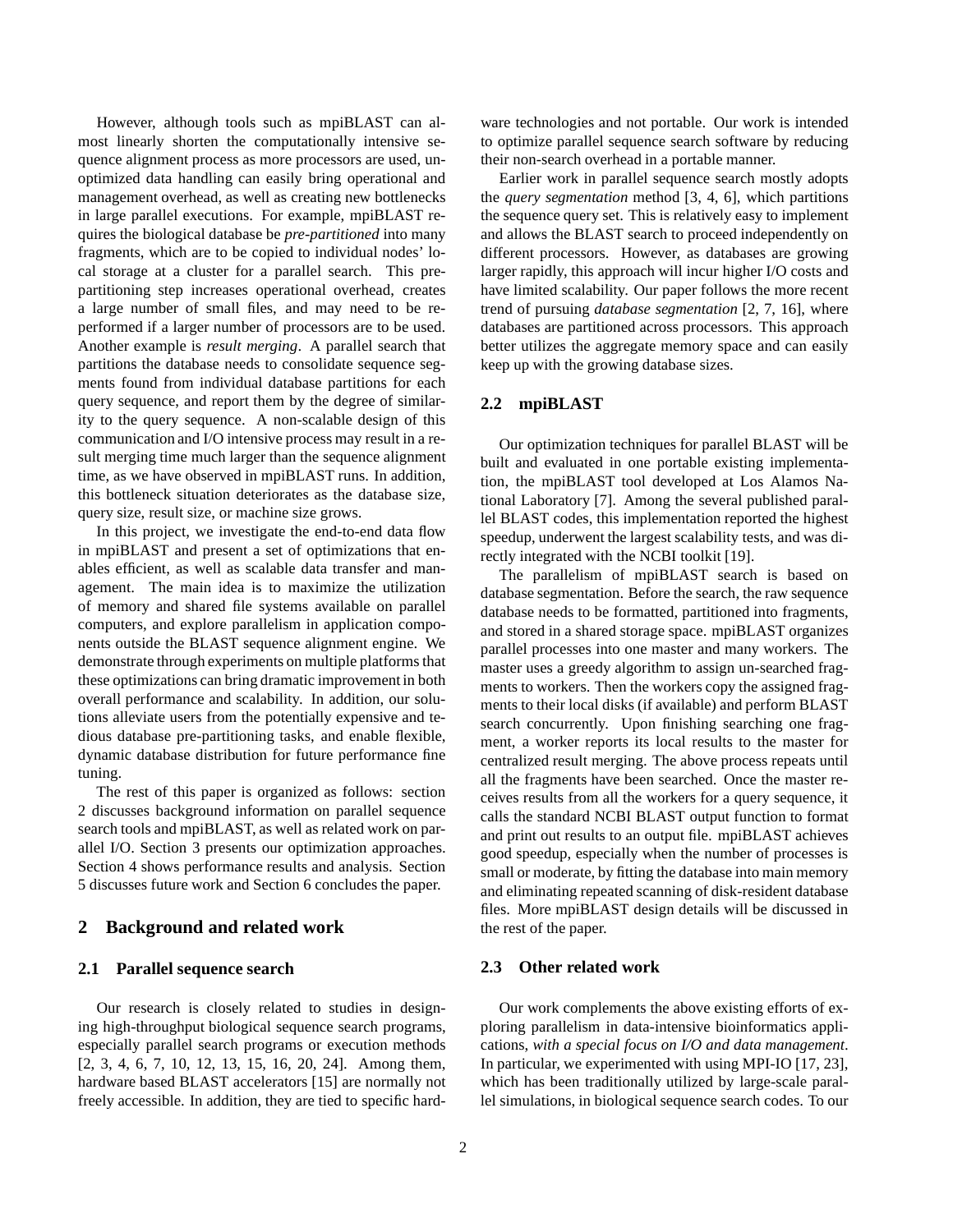knowledge, our proposed approaches of using collective I/O and dynamic database partitioning have not been studied in any previous research (the only existing work on parallel I/O for bioinformatics codes that we are aware of [26] is based on executing mpiBLAST on top of PVFS [5], a file system with parallel I/O support. The database still needs to be pre-partitioned.). Meanwhile, our optimization techniques are orthogonal to improvement on sequence search algorithms (*e.g.*, [9]), and will work together with these improvements to further enhance search applications' overall performance. In fact, optimization on the search algorithms reduces computation costs and highlights the requirement for more efficient data access and memory management schemes.

In addition, we plan to incorporate methodologies from existing work on parallel data mining (*e.g.*, [21, 25]) and memory management for bioinformatics tools (*e.g.*, [8, 14]), in our future research for designing efficient result pruning and query batching.

# **3 Efficient parallel data handling for BLAST: design and implementation**

In this section, we present the major techniques that we use to enable efficient I/O and data handling in mpiBLAST. First, to illustrate the performance problem addressed by this paper, we timed the main components of an mpiBLAST run on one of our test platforms, an SGI Altix system at Oak Ridge National Lab (more details on machine configuration will be given in Section 4.1). The mpiBLAST version we used in our experiments throughout this paper is 1.2.1, the latest release available from the mpiBLAST web site.

Our primary research goal is to *reduce non-search overheads in parallel BLAST*. mpiBLAST authors reported low overhead in 2003 using one to twenty five processes [7]. We repeated their experiments by searching the same query set against the same database on the aforementioned SGI Altix system. In Figure  $1(a)$ , we show the break down of search and non-search ("other") time in mpiBLAST's overall execution time, for tests using different number of processes. Although the database (GenBank nt) has approximately doubled its size since 2003, our results confirmed the mpiBLAST authors' results within the same range of process numbers. However, it is clear that the portion of non-search time grows steadily as more processes are performing the search in parallel. When the number of processes increases from 16 to 64, the portion of search time in the total execution time slips from 95.6% to 70.7%. Further, it is well recognized that the search time is very sensitive to input queries. Our experiments show that for searches against the smaller GenBank nr database using the default search threshold and randomly sampled query sequence sets of similar sizes as in the above test, a much more significant

portion of time needs to be spent on non-search tasks (see Section 4).

In the rest of this section, we present several techniques that reduce the costs of the non-BLAST-search components of mpiBLAST. We implemented these techniques in our enhanced version of mpiBLAST, called pioBLAST in this paper. The sequence search kernel is identical to that in mpi-BLAST, which in turn builds on top of the NCBI BLAST Toolkit [19]. Given the same input query and database, pioBLAST and mpiBLAST generate the same output. As improving the utilization of available aggregate memory was one important motivation for database partitioning parallel BLAST tools such as mpiBLAST, our discussion in this paper will be focused on the scenario where the aggregate memory is large enough to accommodate the database files and intermediate search results. This is also easily satisfied with today's parallel computers.

# **3.1 Direct global database access and dynamic partitioning**

Raw sequence databases, usually stored in widely used FASTA format, need to be indexed before they can be searched by BLAST. This is normally done through the formatdb tool included in the NCBI BLAST toolkit. formatdb scans through the raw FASTA database and produces a set of sequence and index files. In a BLAST execution, these files are searched against and the raw database is not used. Note that users searching repeatedly against the same database only need to perform the formatdb preprocessing once.

mpiBLAST provides a tool called mpiformatdb, a wrapper of the standard formatdb, which integrates the database formatting and partitioning tasks, mpiformatdb is a sequential tool. With mpiformatdb, users can specify the number of *fragments* to partition the database into. This will generate  $n$  sets of output files, where  $n$  is the userspecified number of fragments. At run time, if there are local disks attached to the individual nodes, these database fragments will be copied by processors that they are assigned to from shared storage to the private local storage space of these processors.

This static partitioning approach has a few drawbacks. First, it creates a large number of smaller files, which are harder to manage, migrate, and share. Second, the database needs to be re-partitioned if the number of processors to be used in an mpiBLAST search exceeds the number of existing fragments. This brings inconvenience to users. Second, as formatdb is relatively expensive by itself (*e.g.*, it took 6 minutes and 22 minutes on a head node of the SGI Altix system that we used, to pre-process and partition the 1GB nr database and the 11GB nt database respectively), the re-partitioning cost is not trivial. Third, with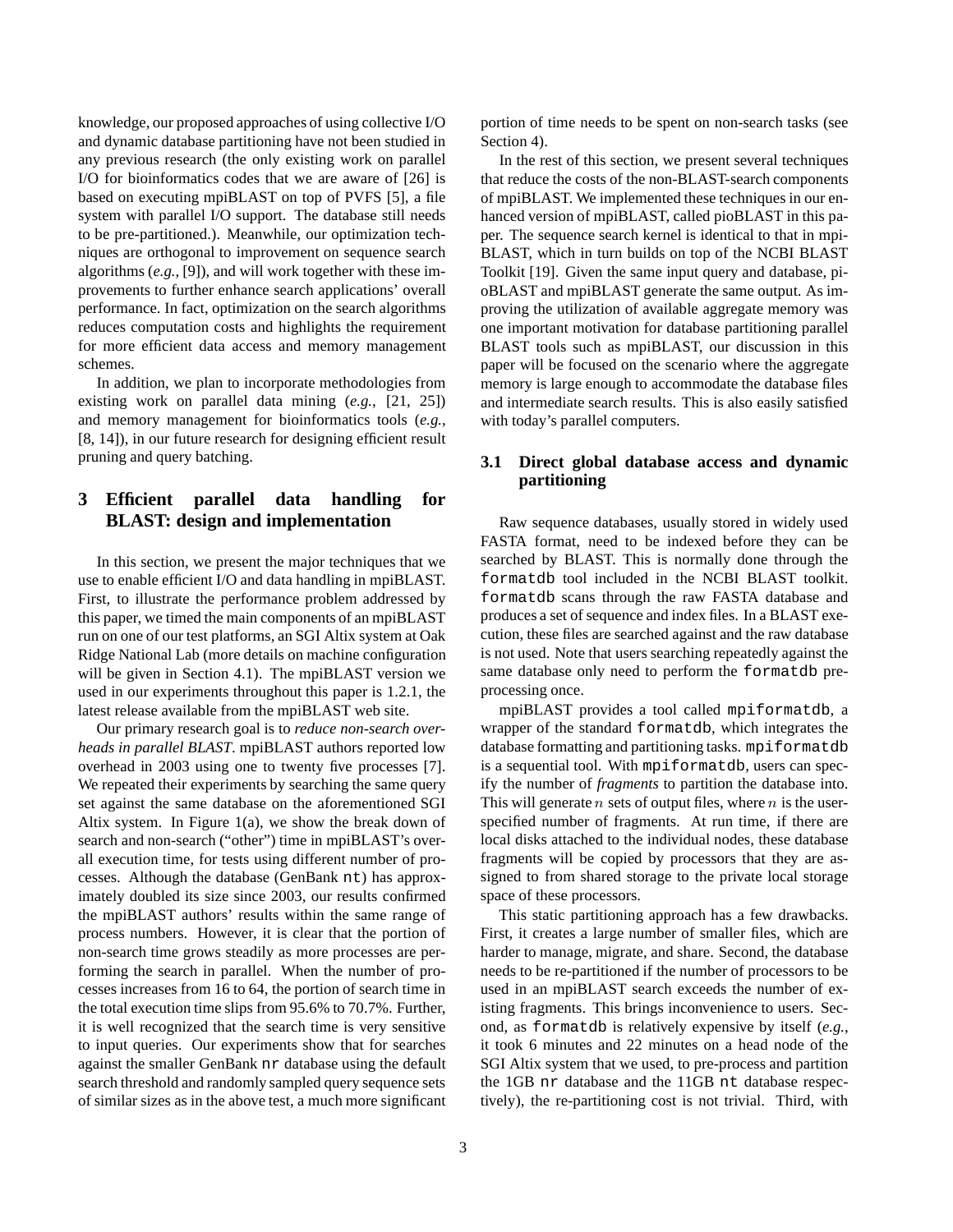

(a) Distribution of execution time



(b) Performance sensitivity to number of fragments



a given number of processes, mpiBLAST's performance is sensitive to the number of database fragments, as shown in mpiBLAST authors' previous paper [7]. This is confirmed by our experiments. Figure 1(b) depicts the change in mpiBLAST's execution time with 32 processes when using different numbers of pre-generated database fragments. This test searched an 150KB randomly sampled query set against the nr database. When the number of fragments increases, both the search time and non-search time rise. The increase in search time is largely due to the I/O cost embedded in the NCBI BLAST search kernel, which grows as the total candidate result size increases when more fragments are searched. The increase in non-search time is associated with the higher result merging and retrieving overhead. As a result, the overall performance degrades significantly as the number of fragments grows. Therefore, creating a large number of fragments for running on different number of processors is not a good option.

In pioBLAST, we use parallel I/O to access shared databases and eliminate static partitioning. With the help of index files and well structured sequence files generated by formatdb, pioBLAST can easily perform dynamic partitioning and avoid generating any *physical* database fragments. From the global index files, it is easy to identify the file offsets of a given database fragment. The target databases are first formatted and put in a shared file system. The master process calculates the file ranges for each partition and distributes them to the worker processes, in terms of (*start offset, end offset*) pairs. The worker processes then use such file ranges to read, in parallel, different segments of the global sequence and index files into their local memory using MPI-IO. This way, one set of global formatted database files can be partitioned dynamically into an arbitrary number of virtual fragments at execution time. This *virtual partitioning* resembles the process of array distribution in many parallel numerical simulations. We further added limited modifications to the NCBI BLAST engine that redirect accesses to disk files, used to hold database fragments in NCBI BLAST and mpiBLAST, to in-memory buffers filled in pioBLAST's parallel input stage.

#### **3.2 Result caching and merging**

For each input query sequence, a BLAST search produces "alignment hits", where a query sequence is aligned with sequences in the database. A controllable *E-value* determines how many alignments will be reported in the final output. The search hits are sorted by their *scores*, which measure the quality of each alignment  $<sup>1</sup>$ . When the database</sup> is partitioned, individual workers do not have enough information to determine whether their local results will qualify to be included in the global output. Hence the local search results need to be merged and filtered.

In our experiments on multiple platforms, the result merging phase incurs the highest overhead in mpiBLAST, and can easily grow to surpass the actual BLAST search time as more workers are used. The reason is that mpi-BLAST uses a merging scheme that serializes the processing between workers. First, the workers send their local result alignments (pieces of their local database sequences that were found to align well with the query sequence) to the master. The master sorts these result alignments by scores indicating their degree of similarity to the query sequence. For each result alignment to appear in the global output, the master requests sequence information from the worker that submitted that alignment. This process is repeated, in serial, for all global result alignments.

In pioBLAST, we improved the mpiBLAST result merging phase. First, the workers cache sequence information

<sup>&</sup>lt;sup>1</sup>For more details, see the BLAST paper [1].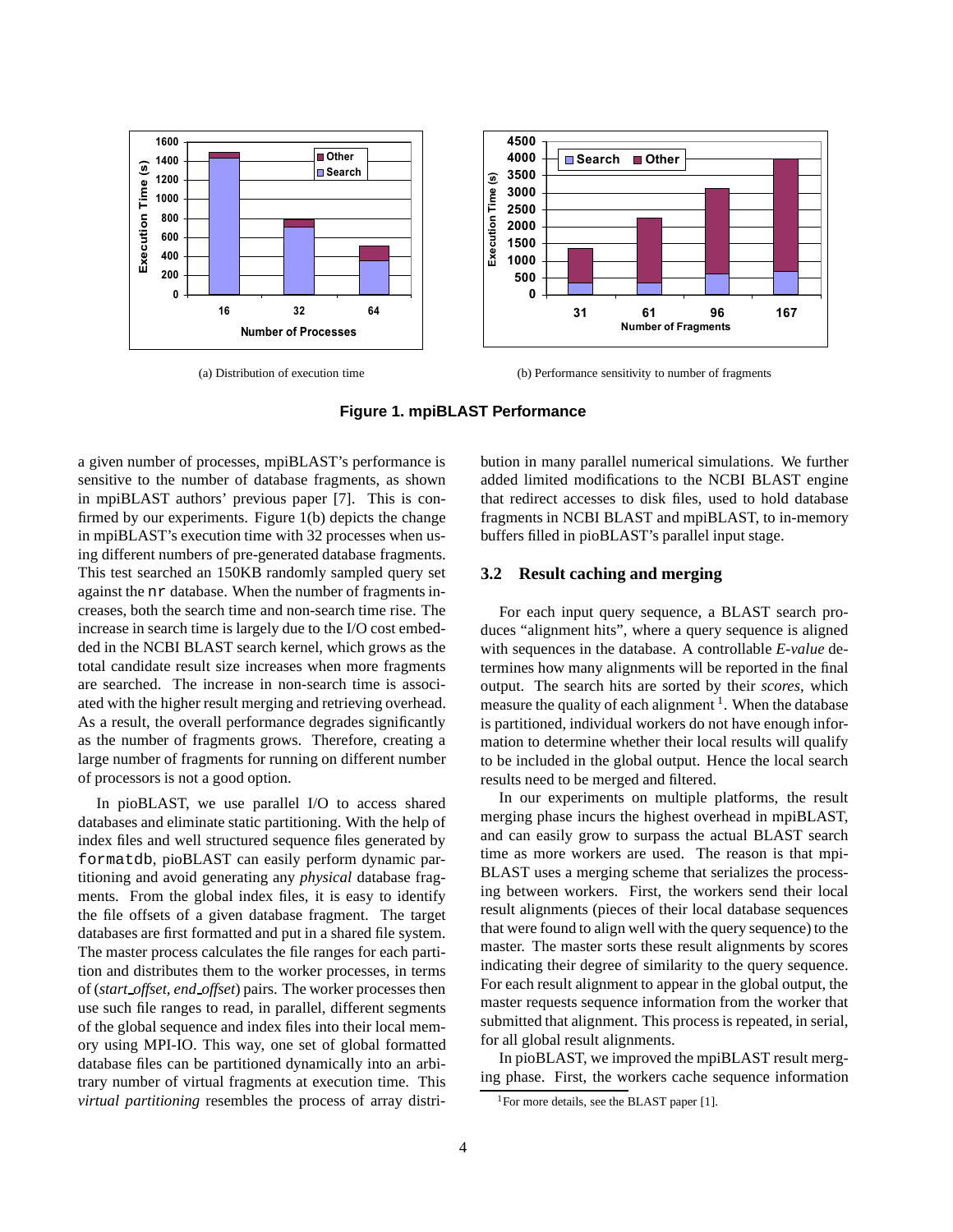that are potentially useful in the output as local results are discovered, which eliminates future accesses to multiple memory-cached database files to retrieve such information. Second, when workers submit their local results to the worker, they only submit data items that are used in the sorting and filtering process, *i.e.*, alignment identifications, necessary scores, and alignment output sizes. The alignment output size is computed by calling a modified NCBI BLAST output routine that redirects the formatted result data from file output to memory buffers. This greatly reduces the total message volume. After the master merges the local results and identify the global results, it notifies the workers of the selected alignments. Now knowing the subset of their qualified local hits, the workers can write out corresponding result buffers that they already prepared, saving these data's return trip to the master. This shifts the bulk of work in result processing to the workers, and allow output preparation to proceed in parallel.

#### **3.3 Parallel output**

Both mpiBLAST and pioBLAST produce search output as a single file, with output data organized by query sequences. For each query sequence, the output starts with a header containing search statistics, followed by result alignments. Just like Internet search engines output pages ranked by their relevance to user queries, BLAST outputs alignments ranked by the degree of similarity between the query sequence and database sequences, which is denoted by the alignment scores.

In mpiBLAST, all output is handled by the master, who invokes the NCBI BLAST's output routines to create the header and processes individual results alignment for every query sequence. The workers' processing power and I/O bandwidth are not utilized.

In pioBLAST, we parallelize file output again using MPI-IO. As mentioned in the previous section, the workers cache eligible local results in memory buffers and send the size of each result alignment output to the master. As the sizes of the header and each alignment output record are known to the master, it can compute the offset ranges for individual alignment output record and distribute this information to the workers. Finally, the workers work together to create an MPI file view, which defines the ranges in a shared file visible to all processes. Collective I/O is then used to enable all the workers to write out buffered results in parallel. This allows data scattered in *noncontiguous*source memory locations and destination file locations to be output in a single MPI-IO operation, where the MPI-IO library efficiently performs data shuffling to combine these scattered accesses into large, sequential writes.

Figure 2 illustrates the difference between pioBLAST and mpiBLAST in result handling. Note that in mpiBLAST, the communication between the master and the workers to retrieve sequence information and the preparation of the output buffers are both serialized by the master. In pioBLAST, the workers carry out most of the output job and work in parallel.

# **4 Performance results and analysis**

In this section, we evaluate pioBLAST and compare it with mpiBLAST, in terms of performance and scalability.

In most of our experiments, we used the GenBank nr database, a protein type repository frequently searched against by bioinformatics researchers. The size of the raw nr database is nearly 1 GB, consisting of 1,986,684 peptide sequences. With today's typical cluster configuration, a GenBank database can easily fit into the aggregate memory of a small number of nodes. To better control the query output size, we created several input query sets, each containing a different number of query sequences, by randomly sampling the nr database itself.

Note that the previous mpiBLAST results were benchmarked using the GenBank nt database, which is currently about 11 GB. With databases of such a size, formatdb will partition the output sequence and index files into multiple volumes. At this point, pioBLAST does not handle multiple global database files, and there are two design alternatives in addressing this problem. One is to extend pioBLAST's parallel input function to read multiple global files simultaneously. This may bring performance benefits, but complicates pioBLAST's virtual partitioning and load balancing schemes. The other is to modify formatdb to output single-volume output files. This does not require any modification of pioBLAST, and simplifies file management, but may not be an option on file systems that do not support large files. We plan to make the design choice between the two alternatives after inquiring initial users of pioBLAST.

All experiments were performed in shared queues. Except for one or two out-liners, which were obviously caused by concurrent jobs, the variance we observed was in general very small, with a 95% confidence interval within  $\pm$ 3% of the average. This applies to both mpiBLAST and pioBLAST, therefore we omit the error bars in result charts.

#### **4.1 Results from an SGI Altix**

The SGI Altix system that we used, Ram, resides at Oak Ridge National Lab. It has 256 Intel 1.5 GHz Itanium2 processors running Linux, each with 6 MB of L3 cache, 256K of L2 cache, and 32K of L1 cache. Each processor has 8 GB of memory, which combines into 2 Terabytes of total system memory. Both mpiBLAST and pioBLAST used the SGI XFS [22] parallel file system.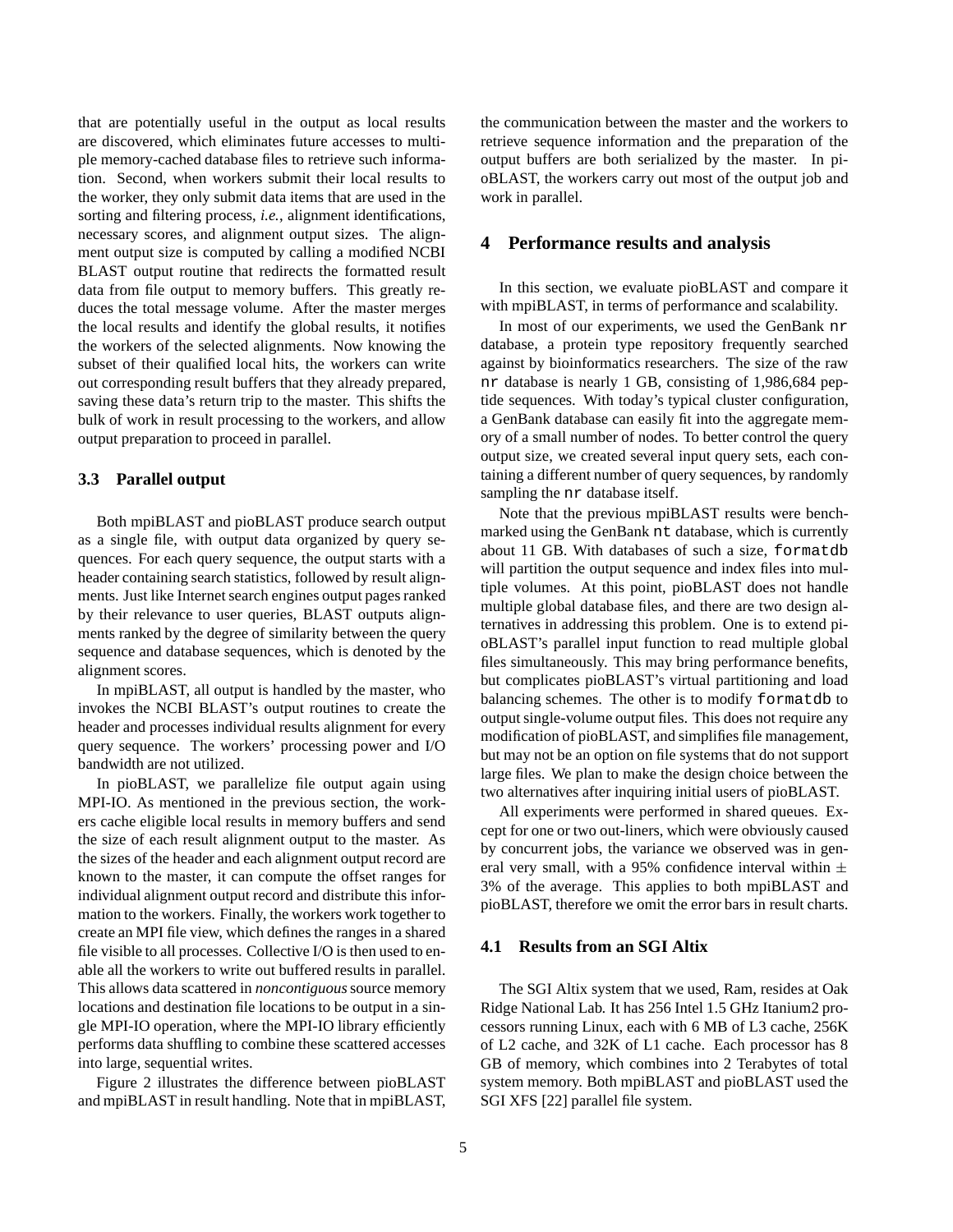

**Figure 2. The output processes in pioBLAST and mpiBLAST.**

|          | Copy/Input | Search | Output | Other | Total  |
|----------|------------|--------|--------|-------|--------|
| mpiBLAST |            | 318.5  | 1007.2 |       | 1354.1 |
| pioBLAST | 0.4        | 281.7  | 15.4   | 10.4  | 307.9  |

**Table 1. Breakdown of execution time for mpi-BLAST and pioBLAST searching a 150KB sequence query against the** nr **database.**

First, we take a close look at a sample execution of mpi-BLAST and pioBLAST, searching the same 150KB randomly sampled sequence query set against the nr database using 32 processes. For mpiBLAST, we pre-partitioned the database into 31 fragments, one for each worker process. This partitioning, which we call *natural partitioning*, is equivalent to pioBLAST's current default partitioning strategy. As discussed earlier in this paper, natural partitioning appears to result in the best overall performance for mpi-BLAST, according to both the mpiBLAST authors' results [7] and our own experience. In the rest of the paper, all mpi-BLAST results are benchmarked with natural partitioning.

Table 1 shows the breakdown of total execution time, for each program, between several major phases. mpiBLAST spends around 17 seconds on the *copy* stage, where it copies the database fragments into individual nodes' local storage. Note that on this Altix there is no local storage open to user jobs, so here mpiBLAST copies the data files to the shared job scratch space on XFS. pioBLAST does not have the copy stage. Instead, it has an input stage, where it performs on-the-spot partitioning and parallel input through MPI-IO. Each worker reads in one contiguous range from every shared database file. This takes pioBLAST less than half a second. At the end of this input stage, all pioBLAST worker have contiguous memory buffers holding their local portions of database files.

In the search stage, pioBLAST performs the same computation as mpiBLAST does, but saves the time of importing the local database partition into the memory. The BLAST search kernel from NCBI can use memory mapped files to input the disk-resident database. This can bring the benefits of implicitly overlapping I/O and computation, as well as avoiding subsequent I/O. mpiBLAST uses this BLAST feature, with its I/O performed implicitly through memory mapped files in the search stage. In pioBLAST, however, we slightly modified the NCBI BLAST kernel to work with the local database memory buffers explicitly filled in the input stage, instead of memory buffers mapped directly with disk-resident files.

The most significant improvement comes from the result processing stage. For both programs, with the default *e-value*, around 100MB of output data is produced. mpi-BLAST spends 954 seconds on the result merging and output stage, due to its heavily serialized implementation. In particular, the "result fetching" process (not shown in the table), in which the master queries individual workers for result alignment data, accounts for more than 40% of the total output time. pioBLAST dramatically reduced the output time, to a total of 12.6 seconds, with its efficient result caching, merging, and parallel file writing.

The "other" category includes tasks not counted in the previous three columns. Examples of such tasks include query broadcasting, as well as the initialization and cleanup operations of the NCBI BLAST kernel.

In summary, pioBLAST significantly reduces the over-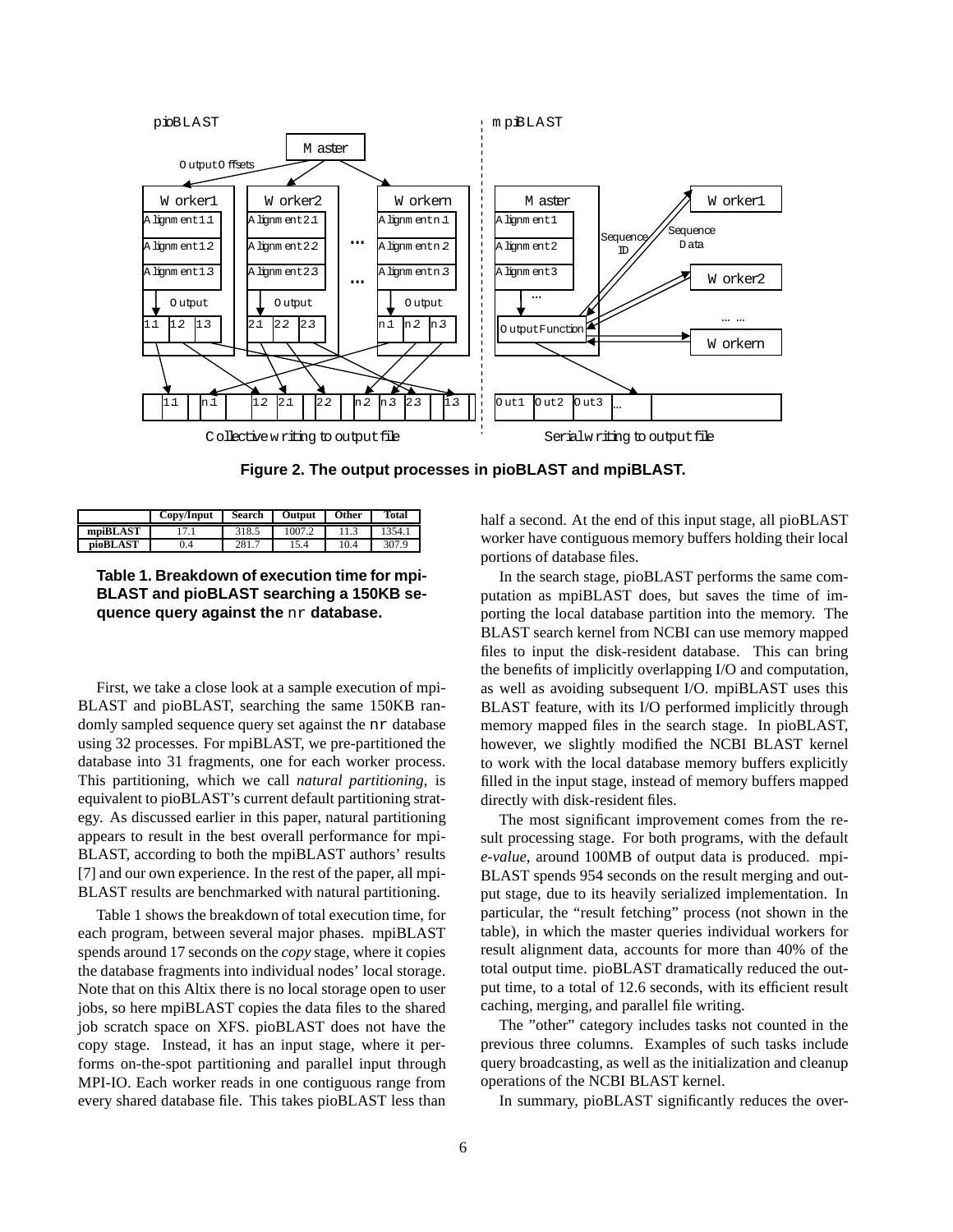| <b>Query size</b> | 26KB            | 77 K B | 159KB | 289KB |
|-------------------|-----------------|--------|-------|-------|
| Output size       | $11MB$   $47MB$ |        | 96MB  | 153MB |

**Table 2. Query sizes and corresponding search output sizes**

head of parallel searches. As a result, it improves the portion of time spent on the BLAST search from mpiBLAST's 24.5% to 95.5% for this particular search.

Next, we examine pioBLAST's scalability in two dimensions: parallelism and query/output data size.

To test how pioBLAST scales with an increasing number of processes and compares with mpiBLAST, we ran both programs using different numbers of processors. The query size is fixed and we used the same 150KB query as in the previous group of experiments, which will generate an output file of nearly 100MB. Natural partitioning is used for mpiBLAST and an equivalent virtual partitioning is used for pioBLAST. The total number of processes ranges from 4 to 64. However, since mpiformatdb cannot generate all arbitrary numbers of fragments, we could not partition the nr database into 63 fragments, but 61. Consequently we used 62 processes rather than 64 for both mpiBLAST and pioBLAST in the last group of tests.

The results are shown in Figure 3(a). We break down the total execution time into search and non-search (other) times. For both programs, the search time decreases nicely as the number of processes grows. However, in mpiBLAST the non-search time, most spent on result merging and output, increases steadily as more workers are used. When more than 31 workers are used, the increase in output time offsets the decrease in search time, causing the overall execution time to grow. With 61 workers, only 10.3% of mpiBLAST's total execution time is spent on the BLAST search. In contrast, with pioBLAST, a much smaller portion of time is spent on non-search tasks. In its case, as more workers are deployed the non-search time keeps *decreasing*, although at a rate slower than the search time decreases. From 32 total processes to 62, pioBLAST achieves an overall speed up of 1.86, and with 61 workers still 92.4% of its total execution time is spent on the BLAST search.

For data scalability tests, we fixed the number of processes to 62 for both programs. A series of synthetic query sequence sets of different sizes, again randomly sampled from the nr database, are used to generate different output sizes. Table 2 lists the corresponding query and output sizes.

Figure 3(b) shows the results, grouped by output size. As the query and output data size grows, both mpiBLAST's and pioBLAST's overall execution times scale roughly with the output size, so do their search times. The difference is that the total execution time is dominated by result output time in mpiBLAST, and by search time in pioBLAST. One notable detail not portrayed well by the small bars in Figure 3(b) is that the non-search time of pioBLAST less than doubled from the 11MB output to 153 MB output. This growing rate is much lower compared to that of mpiBLAST.

#### **4.2 Results from an IBM Blade Cluster**

To evaluate pioBLAST's performance on a different parallel architecture, we repeated the process scalability experiments on the IBM Blade Cluster at the High Performance Computing Center, North Carolina State University. This Linux cluster has 64 nodes offering a total of 128 Intel Xeon 2.8-3.0 GHz Processors. Each blade node is equipped with 4 GB memory and 40 GB disk place. The shared file system is NFS.

Since this cluster is of a smaller scale and has significantly longer queue waiting time, we do the tests using up to 32 processes only. In general, Figure 4 shows the same trends as we observed on the ORNL Altix system. One important difference here is that the shared file system has significantly worse performance compared to XFS on the Altix. As a result, pioBLAST's portion of search time decreases from 93% with 4 processes to 64% with 32, a much worse deterioration compared to on the Altix, although still considerably milder than that of mpiBLAST (from 50% with 4 processes to 14% with 32). Here, since mpiBLAST's search time embeds a certain amount of I/O, its search time also does not scale well as more processes are used.

#### **5 Discussion and future work**

There are several directions along which we plan to extend pioBLAST.

First, at this point we have only implemented the simple natural partitioning strategy in pioBLAST. Since each worker accesses a single, sequential part of the global files, we use the individual I/O interfaces of MPI-IO in the input phase. pioBLAST's partitioning framework allows easy extension of natural partitioning into more sophisticated strategies through manipulating the file ranges. In particular, dynamic load balancing can be readily incorporated by assigning smaller file ranges to workers. Knowing that having too many fragments degrades the overall mpiBLAST performance, pioBLAST can adaptively find a compromise between load balancing and controlling communication overhead, by starting from coarse fragments and gradually refining the task granularity. Further, the file ranges can be decided at run time and differentiated between different workers, ideal for scenarios where we have heterogeneous nodes or skewed search.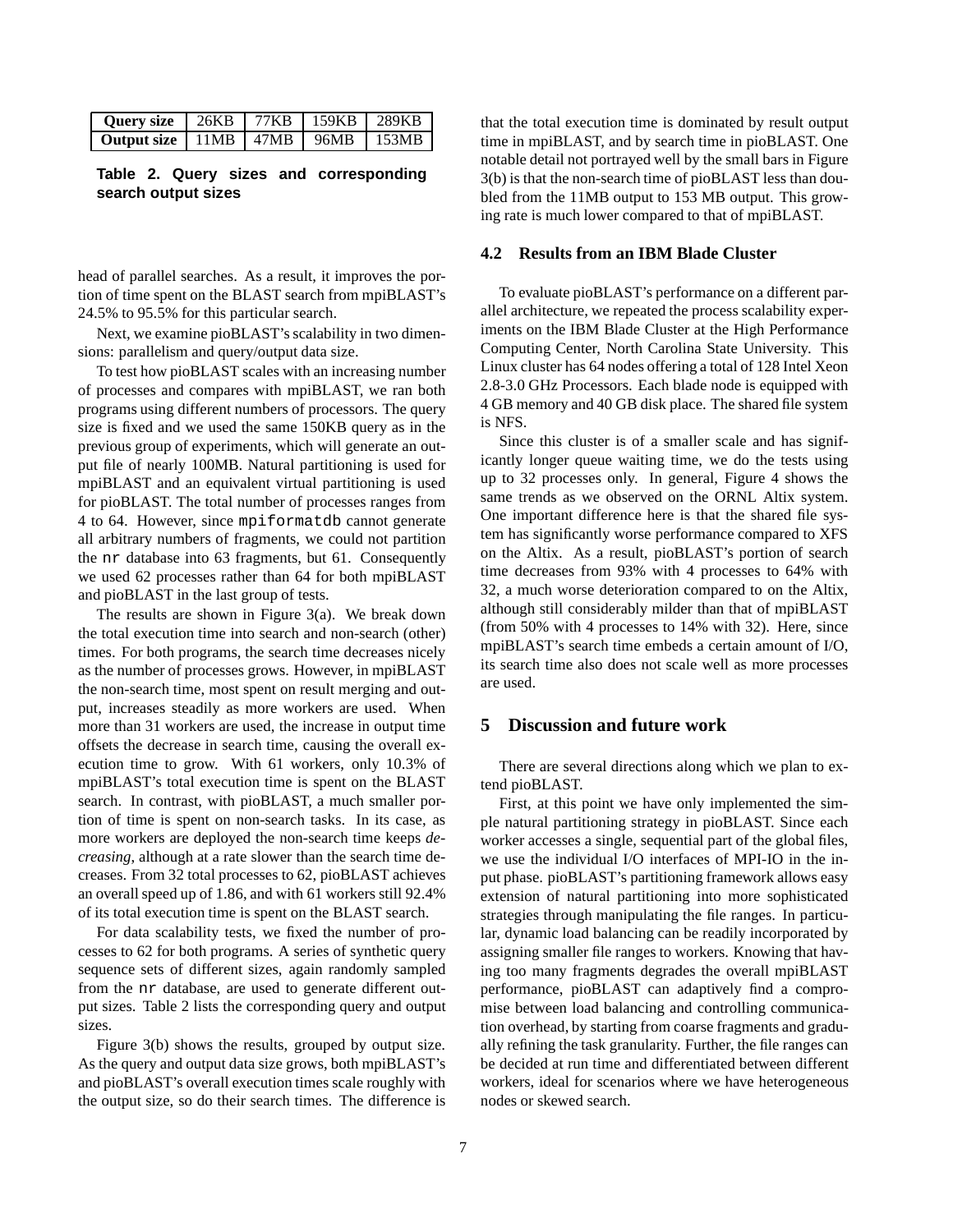

(a) Node scalability

(b) Output scalability



#### **Figure 3. Scalability tests on the ORNL SGI Altix**

**Figure 4. Process scalability results from the NCSU Blade Cluster**

Second, when the number of workers grows, the size of local results remains constant and the total size of result alignments to be screened and merged by the master increases linearly. pioBLAST's result merging scheme can be further improved by early score communication. This communication may easily be added to broadcast the current global score threshold, so that workers can perform local pruning to stop processing for local results that fall under the global cut line.

In addition, even with efficient result pruning, our result caching and output schemes need to be adaptive to large output data sizes for tasks such as database-against-database BLAST and whole genome comparison. We plan to add adaptive approaches, such as query batching and pipelining that adjust to the amount of available memory, to use the aggregate memory more effectively in handling larger tasks.

# **6 Conclusion**

In this paper, we proposed, designed, and evaluated a set of I/O and communication related optimizations for parallel sequence search applications. These optimizations show significant benefits in reducing both the search execution time and the management costs. Although we choose to implement and demonstrate our optimizations through mpi-BLAST, the optimizations themselves are not specific to this particular implementation or even the BLAST algorithm. More specifically, our solutions (including dynamic input data partitioning, parallel I/O, and Dis-centralized result processing) are independent of search algorithms, file formats, or sequence data structures, making these solutions applicable to parallel search tools that adopt a databasepartitioning approach in general.

We consider the major contributions of this paper to be as follows:

- 1. We demonstrated that input and output data handling is of great performance significance in parallel sequence search applications.
- 2. We enabled online, dynamic partitioning of shared databases, thereby eliminating the pre-partitioning process, which divides a database to static fragments. This offers low operational cost, reduced I/O, convenience in data storage and management, and more flex-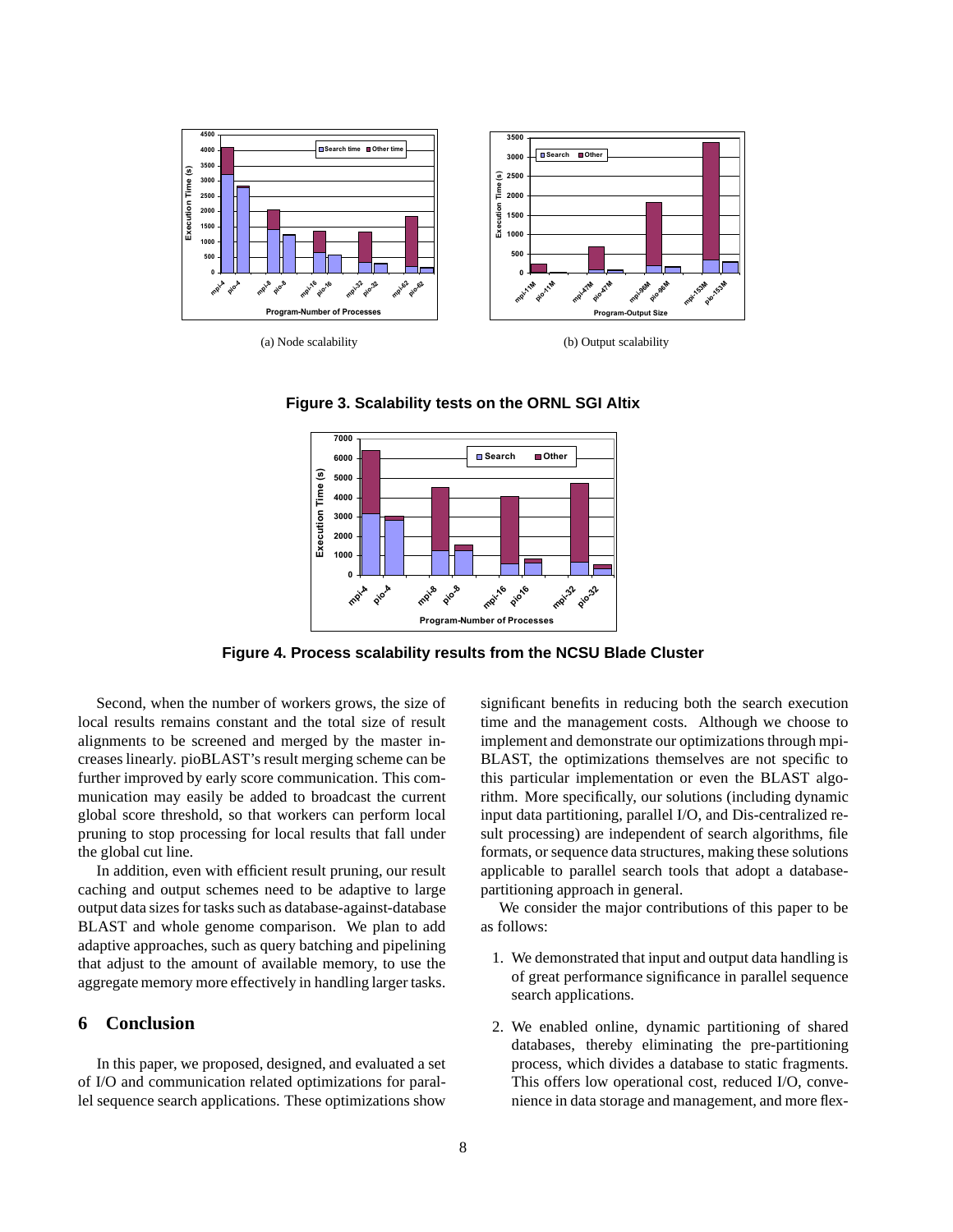ibility in adjusting partitioning granularity.

- 3. We applied parallel I/O techniques that have been traditionally used in large-scale parallel simulations to bioinformatics applications, and such techniques proved to be effective in this new context. Especially, with the aids of collective and non-contiguous I/O provided by MPI-IO, we dramatically improved the output performance of parallel BLAST by parallelizing the originally serialized result processing procedure.
- 4. We designed and implemented schemes for aggressive result caching and for efficient result merging, both utilizing the available aggregate memory, CPU resources, interconnection bandwidth, and I/O bandwidth to improve the scalability of parallel sequence search.
- 5. We performed extensive performance evaluation and analysis on multiple architectures, using a combination of different query sizes and numbers of processors.

# **7 Acknowledgments**

This work was funded in part or in full by the US Department of Energy's Genomes to Life program (www.doegenomestolife.org) under the ORNL-PNNL project, "Exploratory Data Intensive Computing for Complex Biological Systems", faculty startup funds from North Carolina State University, and a joint faculty appointment of Xiaosong Ma between NCSU and ORNL. The work of Heshan Lin is supported by the Scientific Data Management Center (http://sdmcenter.lbl.gov) under the Department of Energy's Scientific Discovery through Advanced Computing (DOE SciDAC) program (http://www.scidac.org). We gratefully acknowledge the Center for Computational Science of Oak Ridge National Laboratory, and the High Performance Computing Center at NCSU, for granting us accesses to the SGI Altix system and IBM Blade cluster respectively, and for providing technical support. We are also thankful to the developer teams of the following open source software: NCBI BLAST and mpiBLAST.

# **References**

- [1] S. Altschula, W. Gisha, W. Millerb, E. Meyersc, and D. Lipmana. Basic local alignment search tool. *Journal of Molecular Biology*, 215(3), 1990.
- [2] R. Bjornson, A. Sherman, S. Weston, N. Willard, and J. Wing. TurboBLAST(r): A parallel implementation of BLAST built on the TurboHub. In *Proceedings of the International Parallel and Distributed Processing Symposium*, 2002.
- [3] R. Braun, K. Pedretti, T. Casavant, T. Scheetz, C. Birkett, and C. Roberts. Parallelization of local BLAST service on workstation clusters. *Future Generation Computer Systems*, 17(6), 2001.
- [4] N. Camp, H. Cofer, and R. Gomperts. High-throughput BLAST. http://www.sgi.com/industries/sciences/chembio/ resources/papers/HTBlast/HT Whitepaper.html.
- [5] P. Carns, W. Ligon III, R. Ross, and R. Thakur. PVFS: A Parallel File System For Linux Clusters. In *Proceedings of the 4th Annual Linux Showcase and Conference*, 2000.
- [6] E. Chi, E. Shoop, J. Carlis, E. Retzel, and J. Riedl. Efficiency of shared-memory multiprocessors for a genetic sequence similarity search algorithm, 1997.
- [7] A. Darling, L. Carey, and W. Feng. The design, implementation, and evaluation of mpiBLAST. In *Proceedings of the ClusterWorld Conference and Expo, in conjunction with the 4th International Conference on Linux Clusters: The HPC Revolution*, 2003.
- [8] R. de Carvalho Costa and S. Lifschitz. Database allocation strategies for parallel BLAST evaluation on clusters. *Distributed and Parallel Databases*, 13(1), 2003.
- [9] S. Delaney, Gregory Butler, C. Lam, and L. Thiel. Three improvements to the BLASTP search of genome databases. In *Proceedings of the 12th International Conference on Scientific and Statistical Database Management*, 2000.
- [10] J. Grant, R. Dunbrack Jr., F. Manion, and M. Ochs. BeoBLAST: distributed BLAST and PSI-BLAST on a Beowulf cluster. *Bioinformatics*, 18(5), 2002.
- [11] G. Heffelfinger et al. Genomes to Life project proposal. http://www.genomes2life.org/SNL-ORNL-GTL-Proposal.doc.
- [12] K. Hokamp, D. Shields, K. Wolfe, and D. Caffrey. Wrapping up BLAST and other applications for use on Unix clusters. *Bioinformatics*, 19(3), 2003.
- [13] H. Kim, H. Kim, and D. Han. Hyper-BLAST: A parallelized BLAST on cluster system. In *Proceedings of the International Conference on Computational Science*, 2003.
- [14] M. Lemos and S. Lifschitz. A study of a multi-ring buffer management for BLAST. In *Proceedings of the 14th International Workshop on Database and Expert Systems Applications*, 2003.